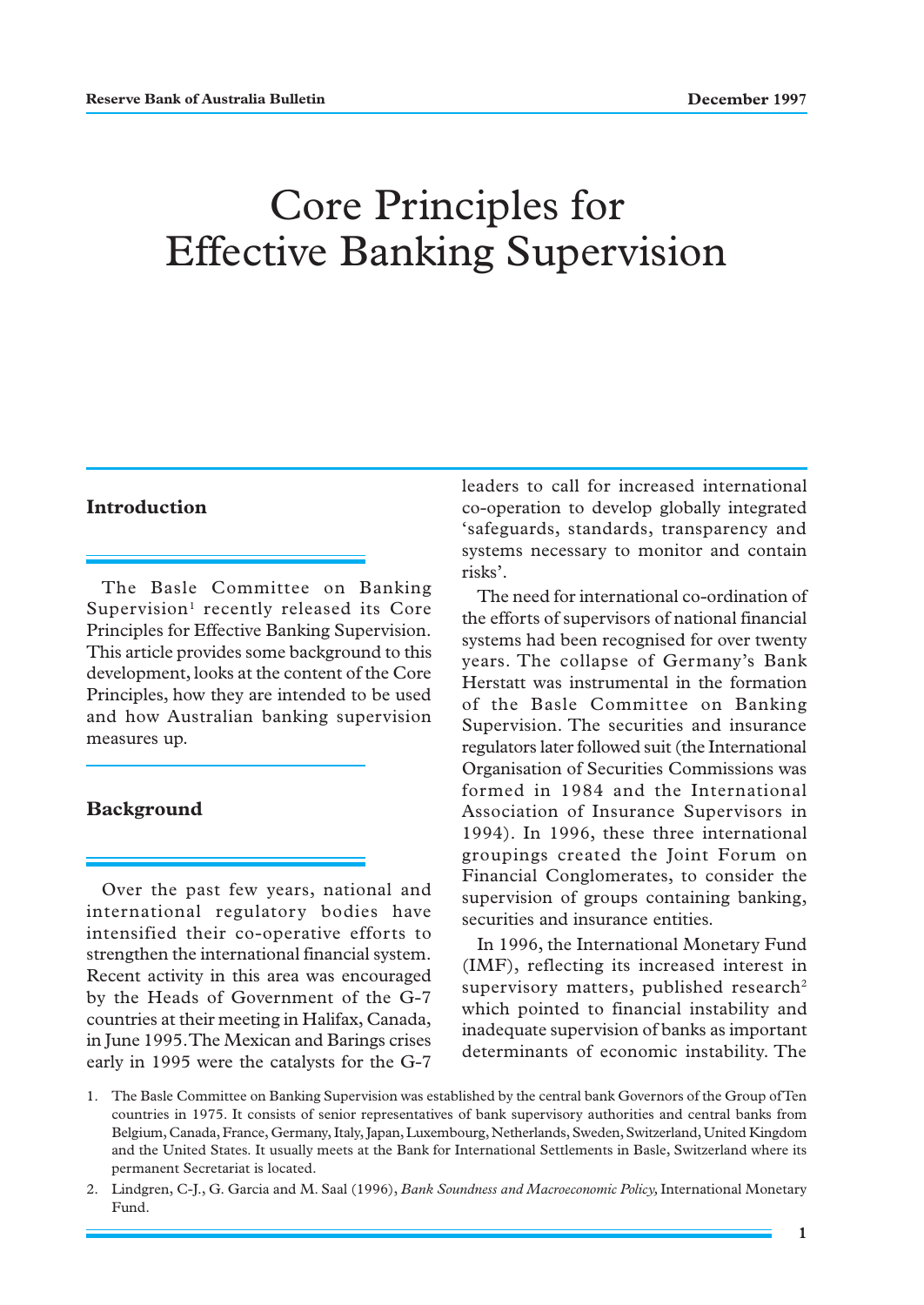research showed that 133 of the IMF's 181 member countries had experienced banking problems in the previous fifteen years and that no category of country was spared. The Board of the IMF accepted that the soundness of the financial sector was essential for macro economic stability and that IMF surveillance could assist in identifying potential vulnerabilities in a country's monetary and financial systems. The IMF felt that for its surveillance to be effective its staff needed a general statement of the broad principles likely to promote stable and sound financial systems.

At the Lyon Summit in June 1996, the G-7 Heads of Government agreed that better prudential regulation, particularly in emerging economies, was essential for preserving stability in financial markets, and urged greater efforts by national and international agencies to achieve this goal.

In response, the Basle Committee prepared a draft document setting out core principles for an effective supervisory system. In the process, it consulted widely with banking supervisors from a range of countries, including Australia. The G-7 meeting in Denver in June 1997 endorsed these principles and the final version was presented at the annual meetings of the World Bank and International Monetary Fund in Hong Kong in September.

# **The Principles**

The Core Principles comprise twenty-five minimum requirements that need to be met for a supervisory system to be effective. The Principles (set out in full in the Attachment to this article) are divided into seven major groups.

**Preconditions for effective banking supervision.** The first Principle highlights the need for a clear, achievable and consistent framework of objectives and responsibilities for the agencies involved in banking supervision. It notes the necessity of a suitable legal framework for bank supervision and for the sharing of information by all relevant agencies.

**Licensing and structure (Principles 2 to 5).** These Principles focus on the licensing process, the ownership structure and the scope of business of banks and banking groups. The system of supervision must be based on a banking licence in order to identify supervised institutions clearly; and the use of the word 'bank' in business names should be confined to these supervised institutions, to prevent confusion amongst depositors. The licensing process should include an assessment of ownership structure, management and operating plans. Supervisors should be able to review major acquisitions or investments by a bank.

**Prudential regulations and requirements (Principles 6 to 15).** These Principles emphasise the need to identify the various types of risk confronting a bank, and ways of ensuring that these risks are properly monitored and controlled. The development and enforcement by supervisors of prudential guidelines are integral parts of this process. These guidelines should relate to capital adequacy, loan loss reserves, asset concentrations, liquidity, risk management and internal controls, and can be quantitative and/or qualitative. Internal controls should include procedures which aim to prevent the bank being used by criminal elements.

**Methods of ongoing banking supervision (Principles 16 to 20).** These Principles say that both on- and off-site supervision should be used, with the latter including analysis of reports and returns from banks and their affiliated entities, on a consolidated as well as an individual basis. Independent validation of data is essential and regular contact with management is necessary to ensure that the operations of the bank are fully understood.

**Information requirements (Principle 21).** According to this Principle, each bank must maintain adequate records drawn up in accordance with consistent accounting policies that enable the supervisor to obtain a true and fair view of the financial condition and profitability of the bank, and must publish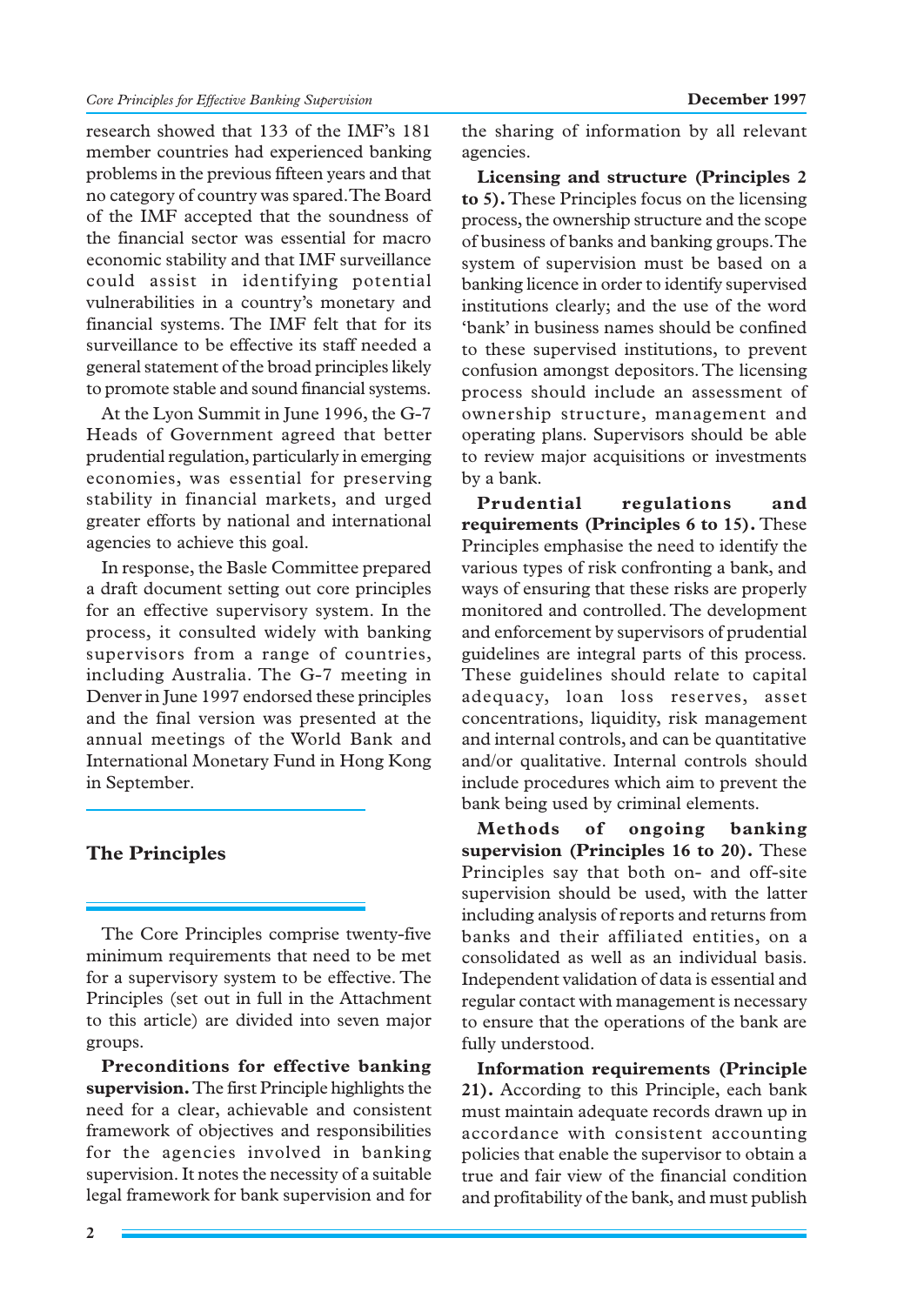#### **Reserve Bank of Australia Bulletin December 1997**

regular financial statements that fairly reflect its condition.

**Formal powers of supervisors (Principle 22).** This Principle stipulates that supervisors must have adequate powers to bring about corrective action if banks fail to meet prudential standards, or the interests of depositors are threatened.

**Cross-border banking (Principles 23 to 25).** These Principles review the respective roles of home and host supervisors, and stress the need for supervision on a global consolidated basis and for powers to share information with other supervisors.

**Use of the Principles**

The Core Principles provide a benchmark for international agencies and groups**,** especially in relation to emerging market economies. Both the World Bank and IMF are emphasising to emerging economies the importance of sound financial systems and the need to build effective supervision. Assistance programs are likely to increasingly require that systems of bank supervision be brought up to international standards. The Principles delineate those standards, providing an objective target for both the agency and the country concerned.

Bank supervisors can use the Principles both as a basis for self-assessment**,** and when judging the supervisory standards applying in other countries. The latter is important when considering applications for banking authorities by foreign banks. Australia, like most countries, requires that such applicants be supervised at an internationally accepted standard in their home countries.

Supervisory authorities around the world are being encouraged by the Basle Committee to endorse the Core Principles, not later than October 1998. Endorsement will include an undertaking to review current supervisory arrangements against the Principles and to initiate a program designed to address any material shortcomings as quickly as

practicable within their legal authority. Implementation of the Principles is to be surveyed by the Basle Committee and reviewed at the International Conference of Banking Supervisors in Sydney in October 1998. Regional organisations of which Australia is a member, such as the SEANZA Forum of Banking Supervisors and the Executives' Meeting of East Asia and Pacific Central Banks (EMEAP), may have a role in promoting formal endorsement of the Principles and in monitoring implementation by their members.

#### **Australian Bank Supervision**

Australia complies with almost all of the Core Principles. This is hardly surprising given that its regime for supervising banks has been developed in the light of international best practice. In the case of Principle 15, which refers to the need for powers to combat money laundering, Australia complies, but the relevant regulatory authority is Austrac rather than the Reserve Bank.

Nevertheless, there are two areas where a literal interpretation of the Principles could raise doubts about Australia's compliance:

• Principle 3 requires that the licensing process include (*inter alia*) *an assessment of the bank's directors and senior management.* The Basle Committee interprets this to mean that all directors and managers, whether appointed at establishment or subsequently, should be subject to a 'fit and proper' test. The aim is to ensure that these personnel have the necessary ability, experience and integrity to operate a bank. In Australia, most local banks are large public companies listed on the Stock Exchange, and subject to the scrutiny which comes from a broad range of shareholders (as required by our ownership rules). In these circumstances, the Reserve Bank has not sought formal powers of approval over senior management appointments. It does,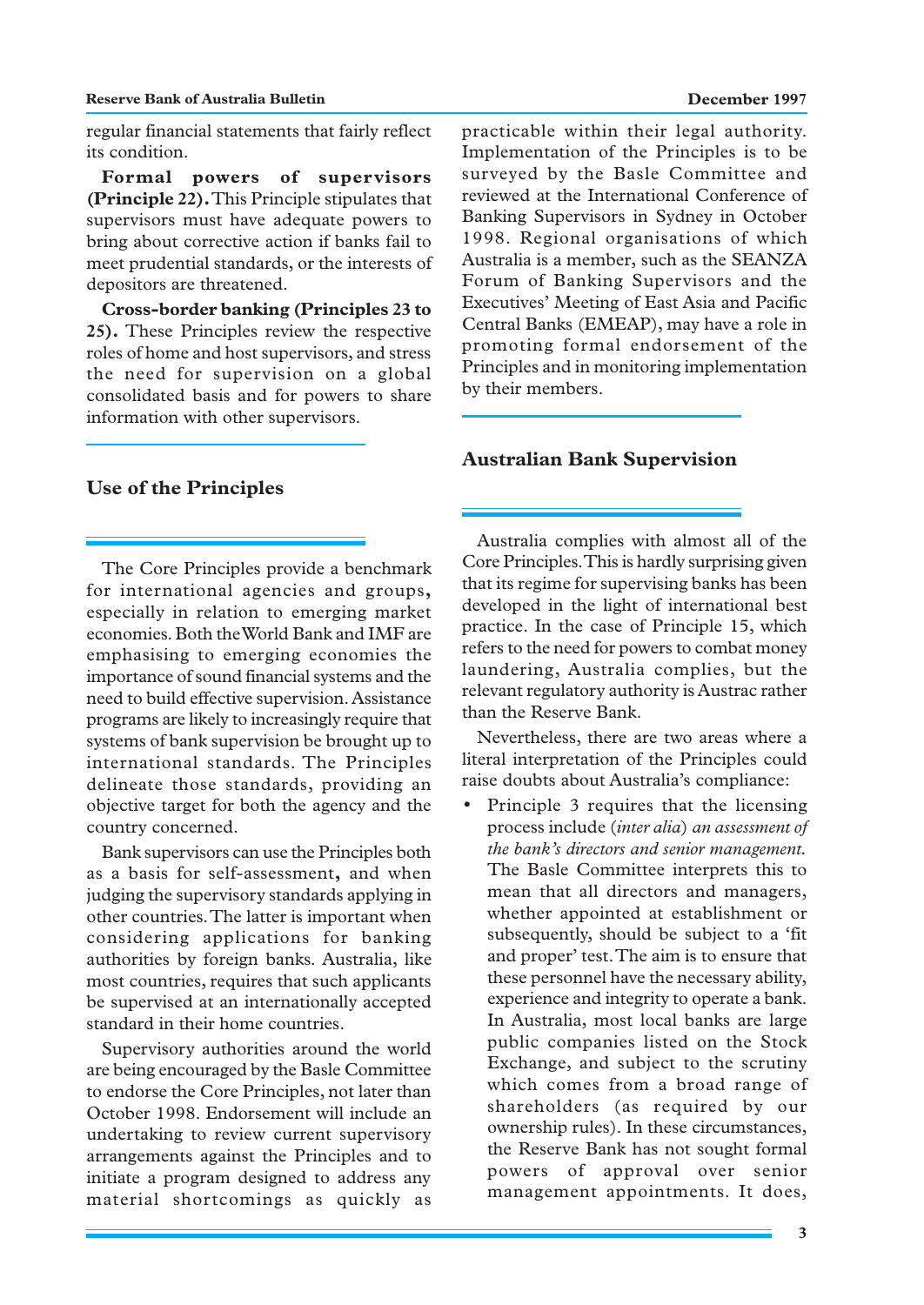however, require prior notification of board appointments.

• Principle 25 requires *the local operations of foreign banks to be conducted to the same high standards as are required of domestic institutions.* The Australian policy of allowing foreign banks to carry out banking type operations in Australia as so-called 'merchant banks' is inconsistent with this Principle. The Reserve Bank is not in a position to provide information to home country supervisors on the activities of these merchant banks in Australia since it neither authorises nor

supervises their activities. In its submission to the recent Financial System Inquiry, the Bank noted that this situation, which is a hangover from the days before foreign banks were able to apply for banking authorities, is anomalous, and recommended that all foreign banks operating in Australia should be required to seek Australian banking authorities. The Inquiry did not accept that recommendation because of a concern that requiring merchant banks to seek banking authorities might lead to a reduction in competition. The Government has endorsed the Inquiry's view on this matter.

# **Attachment**

# **List of Core Principles for Effective Banking Supervision**

# *Preconditions for effective banking supervision*

1. An effective system of banking supervision will have clear responsibilities and objectives for each agency involved in the supervision of banking organisations. Each such agency should possess operational independence and adequate resources. A suitable legal framework for banking supervision is also necessary, including provisions relating to authorisation of banking organisations and their ongoing supervision; powers to address compliance with laws as well as safety and soundness concerns; and legal protection for supervisors. Arrangements for sharing information between supervisors and protecting the confidentiality of such information should be in place.

# *Licensing and structure*

- 2. The permissible activities of institutions that are licensed and subject to supervision as banks must be clearly defined, and the use of the word 'bank' in names should be controlled as far as possible.
- 3. The licensing authority must have the right to set criteria and reject applications for establishments that do not meet the

standards set. The licensing process, at a minimum, should consist of an assessment of the banking organisation's ownership structure, directors and senior management, its operating plan and internal controls, and its projected financial condition, including its capital base; where the proposed owner or parent organisation is a foreign bank, the prior consent of its home country supervisor should be obtained.

- 4. Banking supervisors must have the authority to review and reject any proposals to transfer significant ownership or controlling interests in existing banks to other parties.
- 5. Banking supervisors must have the authority to establish criteria for reviewing major acquisitions or investments by a bank and ensuring that corporate affiliations or structures do not expose the bank to undue risks or hinder effective supervision.

#### *Prudential regulations and requirements*

6. Banking supervisors must set prudent and appropriate minimum capital adequacy requirements for all banks. Such requirements should reflect the risks that banks undertake, and must define the components of capital, bearing in mind its ability to absorb losses. For internationally active banks, these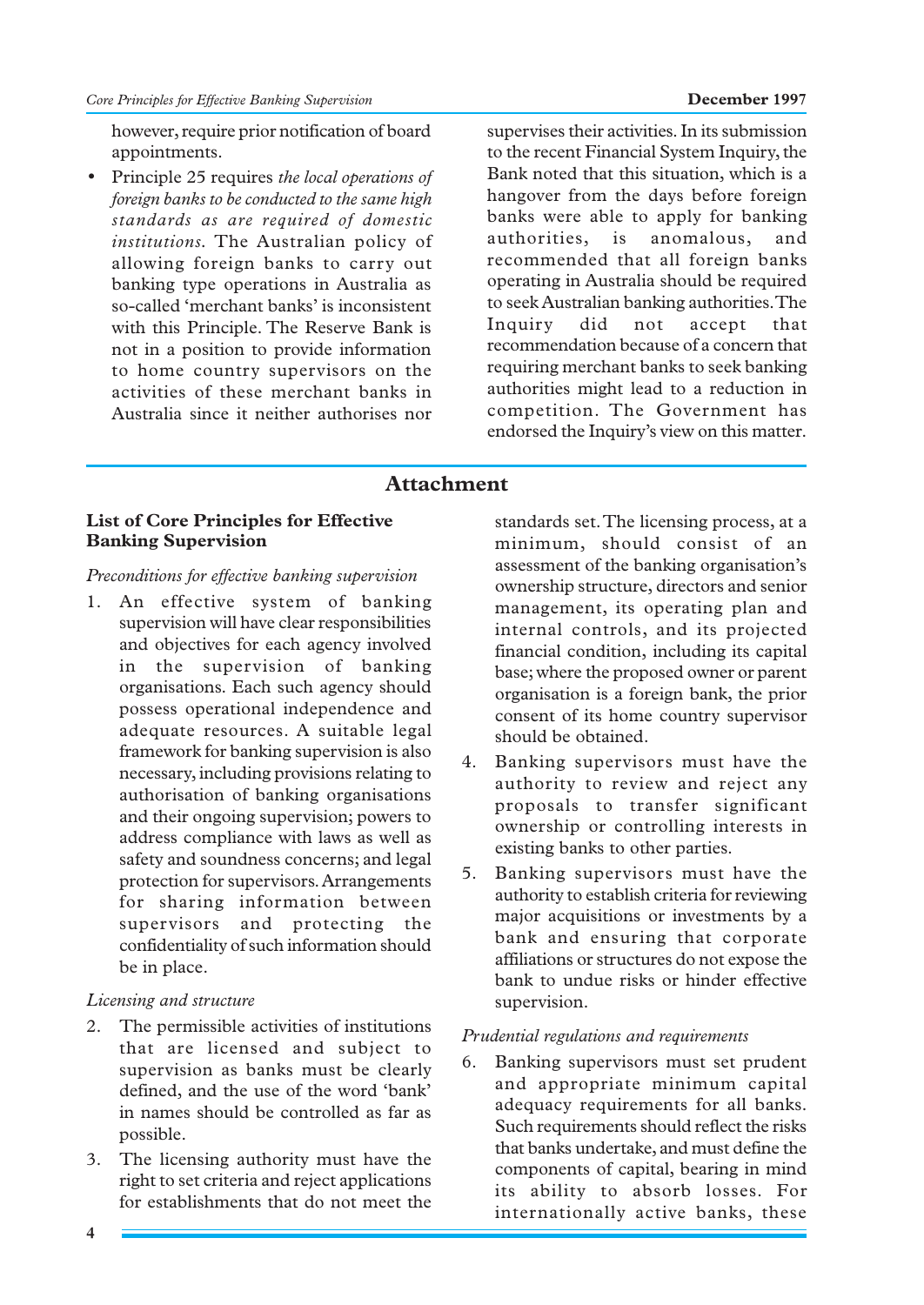requirements must not be less than those established in the Basle Capital Accord.

- 7. An essential part of any supervisory system is the evaluation of a bank's policies, practices and procedures related to the granting of loans and making of investments and the ongoing management of the loan and investment portfolios.
- 8. Banking supervisors must be satisfied that banks establish and adhere to adequate policies, practices and procedures for evaluating the quality of assets and the adequacy of loan loss provisions and loan loss reserves.
- 9. Banking supervisors must be satisfied that banks have management information systems that enable management to identify concentrations within the portfolio and supervisors must set prudential limits to restrict bank exposures to single borrowers or groups of related borrowers.
- 10. In order to prevent abuses arising from connected lending, banking supervisors must have in place requirements that banks lend to related companies and individuals on an arm's-length basis, that such extensions of credit are effectively monitored, and that other appropriate steps are taken to control or mitigate the risks.
- 11. Banking supervisors must be satisfied that banks have adequate policies and procedures for identifying, monitoring and controlling country risk and transfer risk in their international lending and investment activities, and for maintaining adequate reserves against such risks.
- 12. Banking supervisors must be satisfied that banks have in place systems that accurately measure, monitor and adequately control market risks; supervisors should have powers to impose specific limits and/or a specific capital charge on market risk exposures, if warranted.
- 13. Banking supervisors must be satisfied that banks have in place a comprehensive risk

management process (including appropriate board and senior management oversight) to identify, measure, monitor and control all other material risks and, where appropriate, to hold capital against these risks.

- 14. Banking supervisors must determine that banks have in place internal controls that are adequate for the nature and scale of their business. These should include clear arrangements for delegating authority and responsibility; separation of the functions that involve committing the bank, paying away its funds, and accounting for its assets and liabilities; reconciliation of these processes; safeguarding its assets; and appropriate independent internal or external audit and compliance functions to test adherence to these controls as well as applicable laws and regulations.
- 15. Banking supervisors must determine that banks have adequate policies, practices and procedures in place, including strict 'know-your-customer' rules, that promote high ethical and professional standards in the financial sector and prevent the bank being used, intentionally or unintentionally, by criminal elements.

# *Methods of ongoing banking supervision*

- 16. An effective banking supervisory system should consist of some form of both on-site and off-site supervision.
- 17. Banking supervisors must have regular contact with bank management and thorough understanding of the institution's operations.
- 18. Banking supervisors must have a means of collecting, reviewing and analysing prudential reports and statistical returns from banks on a solo and consolidated basis.
- 19. Banking supervisors must have a means of independent validation of supervisory information either through on-site examination or use of external auditors.
- 20. An essential element of banking supervision is the ability of the supervisors to supervise the banking organisation on a consolidated basis.